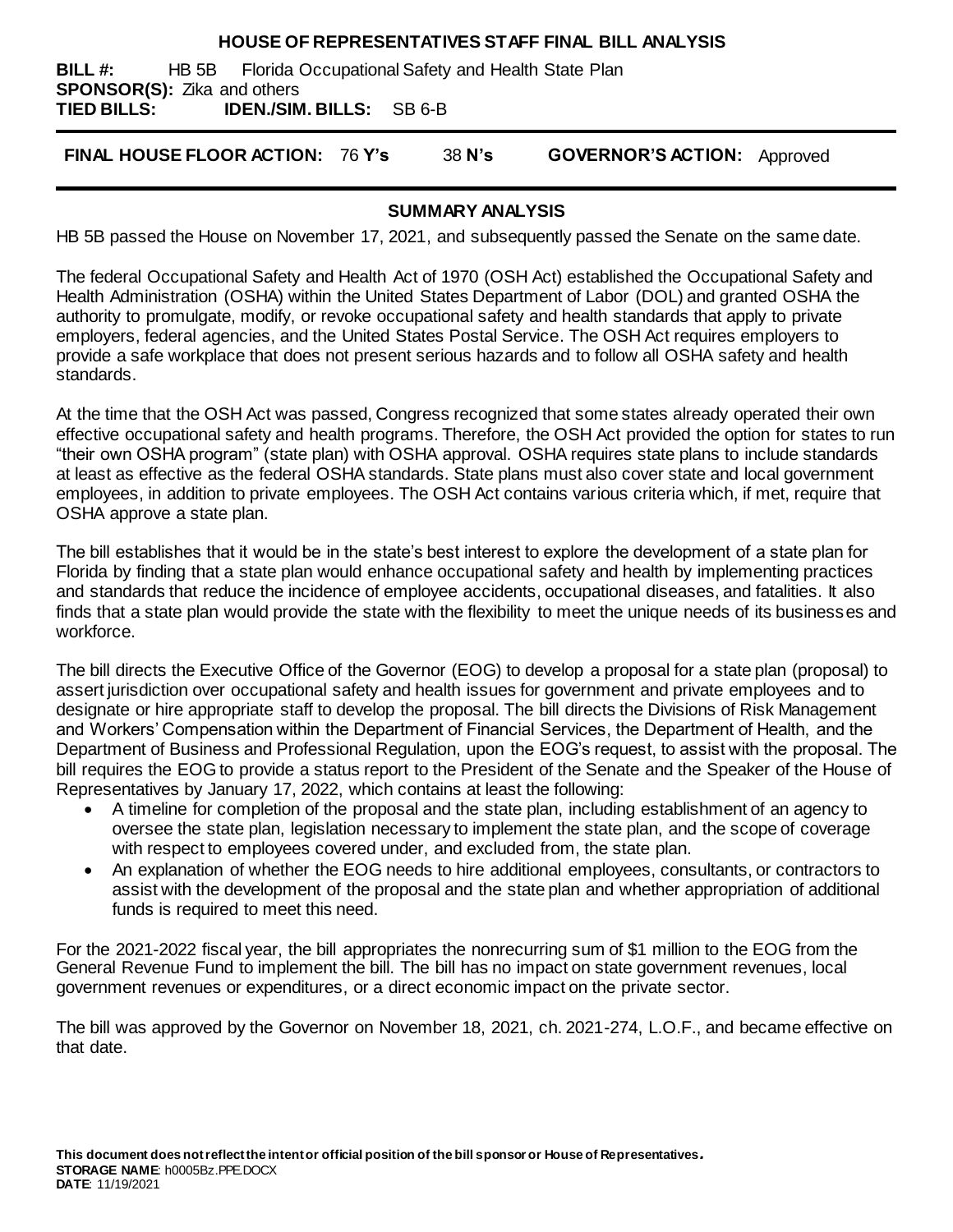# **I. SUBSTANTIVE INFORMATION**

### A. EFFECT OF CHANGES:

### **Background**

### Federal Occupational Safety and Health Administration

The impetus for the passage of the federal Occupational Safety and Health Act of 1970 (OSH Act) was public outcry against deteriorating workplace safety conditions in the United States. In the 1960s, occupational injuries and illnesses increased in frequency and severity.<sup>1</sup> Disabling injuries increased 20 percent during that decade, and 14,000 workers died on the job each year.<sup>2</sup> In the 25 years prior to the passage of the OSH Act, more than 400,000 workers in the United States were killed by work-related accidents and diseases, and almost 50 million additional workers experienced disabling workplace injuries. $3$ 

The OSH Act established the Occupational Safety and Health Administration (OSHA) within the United States Department of Labor (DOL) and granted OSHA the authority to promulgate, modify, or revoke occupational safety and health standards that apply to private employers, federal agencies, and the United States Postal Service.<sup>4</sup>

OSHA has specific protections relating to potential hazards and other issues, including falls,<sup>5</sup> hazard communication,<sup>6</sup> respiratory protection,<sup>7</sup> harmful chemicals,<sup>8</sup> ladders and scaffolding,<sup>9</sup> dangerous machines,<sup>10</sup> dangers of working in confined spaces,<sup>11</sup> hazardous energy control,<sup>12</sup> and eye and face protection.<sup>13</sup>

If no specific rule applies, an employer is subject to the general duty clause of the OSH Act, which requires an employer to protect its workers from all serious recognized hazards, and allows OSHA to immediately recognize and respond to previously unknown dangers. <sup>14</sup> While OSHA monitors high-risk industries more closely, its regulations apply to almost all industries.

OSHA has the authority to enforce employer compliance with its standards and with the general duty clause through the issuance of abatement orders, citations, and civil monetary penalties. The OSH Act does not cover state or local government agencies or units.

### *Workers' Rights under the OSH Act*

A worker employed by an employer falling under OSHA's jurisdiction has the right to:

- Work under safe conditions that do not pose a serious threat to the worker's health and safety;
- Notify the employer about workplace hazards without fear of retaliation or discrimination;

 $\overline{a}$ 

<sup>&</sup>lt;sup>1</sup> OSHA's 30<sup>th</sup> Anniversary[, https://www.osha.gov/aboutosha/30-years](https://www.osha.gov/aboutosha/30-years) (last visited Nov. 4, 2021). 2 *Id.*

<sup>3</sup> *Id.*

<sup>4</sup> Occupational Safety and Health Act of 1970 (OSH Act), (29 USC §651 et seq.; 29 CFR Parts 1900 to 2400), <https://www.osha.gov/laws-regs/oshact/completeoshact> (last visited Nov. 4, 2021).

<sup>5</sup> OSH Act at 29 CFR 1926.501 and 29 CFR 1926.503.

<sup>6</sup> OSH Act at 29 CFR 1910.1200.

<sup>7</sup> OSH Act at 29 CFR 1910.134.

<sup>8</sup> OSH Act at 29 CFR 1910.101 to 1910.106.

<sup>9</sup> OSH Act at 29 CFR 1926.1053 and 29 CFR 1926.451.

<sup>10</sup> OSH Act at 29 CFR 1910.212.

<sup>11</sup> OSH Act at 29 CFR 1910.146.

<sup>12</sup> OSH Act at 29 CFR 1910.147.

<sup>13</sup> OSH Act at 29 CFR 1926.102.

<sup>14</sup> OSH Act, *supra*, note 12.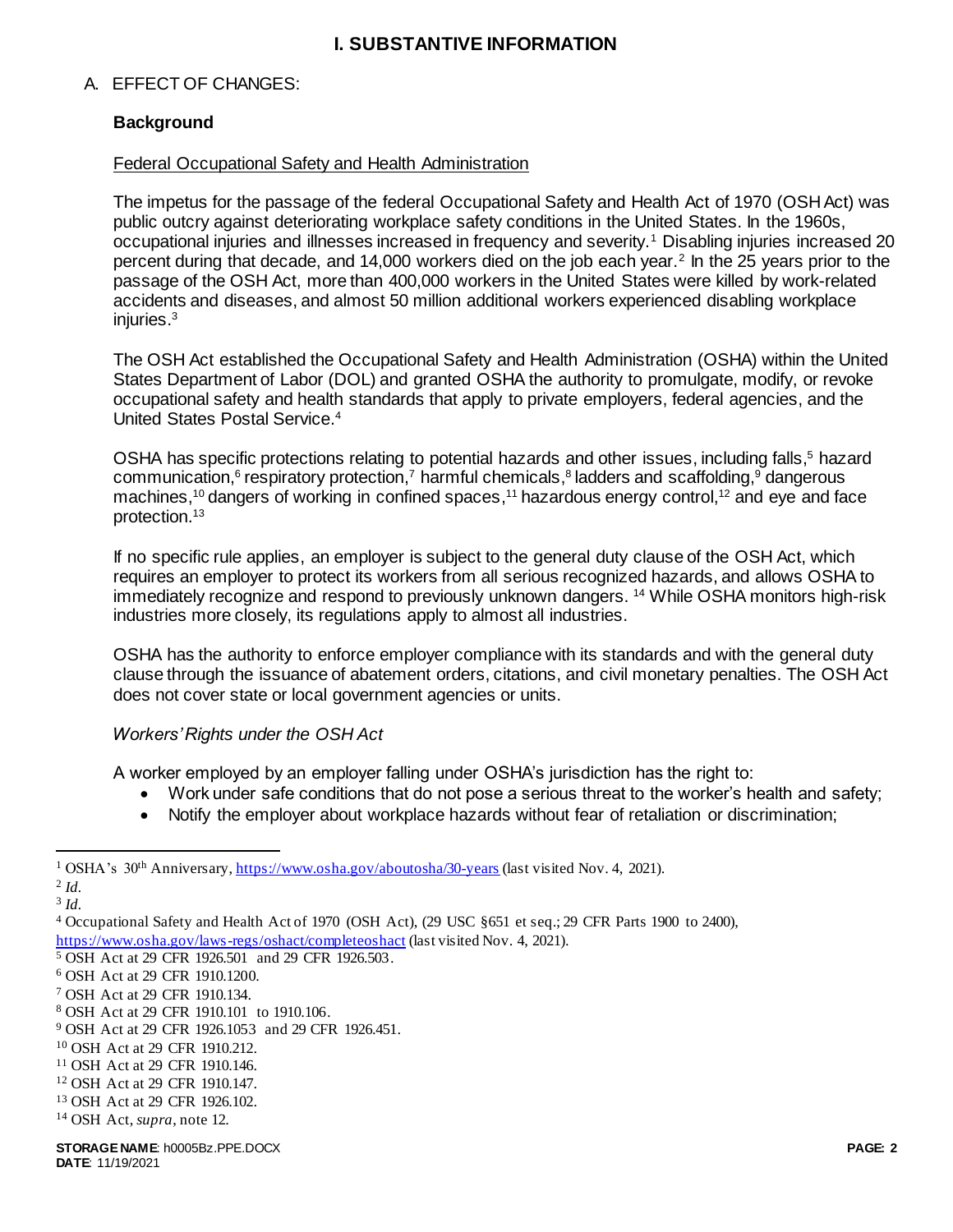- File a safety and health complaint with OSHA confidentially;
- Receive information and training about hazards, methods to prevent harm, and the OSHA standards that apply to his or her workplace that is performed in a language and vocabulary that the worker understands;
- Review records of work-related injuries and illnesses that occur in the workplace;
- Receive copies of the results from tests and monitoring done to find and measure hazards in the workplace;
- Get copies of his or her own workplace medical records;
- Participate in an OSHA inspection and speak in private with the inspector;
- File a complaint with OSHA if the worker has been retaliated against by his or her employer as the result of requesting an inspection or exercising any of his or her other rights under the OSH Act;
- File a complaint if retaliated against for acting as a "whistleblower"; and
- Refuse hazardous work if:
	- Where possible, the worker asked the employer to eliminate the danger, and the employer failed to do so;
	- **The worker refused to work in "good faith"**;<sup>15</sup>
	- A reasonable person would agree that there is a real danger of death or serious injury; and
	- Due to the urgency of the hazard, there is not sufficient time to get the hazard corrected through regular enforcement channels, such as requesting an OSHA inspection.<sup>16</sup>

# *Employers' Responsibilities under the OSH Act*

The OSH Act requires employers to provide a safe workplace that does not present serious hazards and to follow all OSHA safety and health standards.<sup>17</sup> The Act further requires employers to try to eliminate or reduce hazards first by making feasible changes in working conditions such as switching to safer chemicals or enclosing processes to trap harmful fumes rather than merely relying on personal protective equipment such as masks, gloves, or earplugs.<sup>18</sup>

Employers must also:

- Prominently display an official OSHA poster that describes rights and responsibilities under the OSH Act;
- Inform workers about hazards through training, labels, alarms, color-coded systems, chemical information sheets, and other methods;
- Train workers in a language and vocabulary they can understand;
- Keep accurate records of work-related injuries and illnesses;
- Perform tests in the workplace, such as air sampling, required by some OSHA standards;
- Provide hearing exams or other medical tests required by OSHA standards;
- Post injury and illness data and OSHA citations in a location visible to workers;
- Notify OSHA within 8 hours of a workplace fatality;
- Notify OSHA within 24 hours of any work-related inpatient hospitalization, amputation or loss of an eye; and

l

<sup>&</sup>lt;sup>15</sup> Refusal to work in "good faith" means the worker must genuinely believe that an imminent danger exists. Occupational Safety and Health Administration, *Workers' Right to Refuse Dangerous Work,* <https://www.osha.gov/workers/right-to-refuse> (last visited Nov. 3, 2021).

<sup>16</sup> Occupational Safety and Health Administration, *Workers' Rights,* 

<https://www.osha.gov/sites/default/files/publications/osha3021.pdf> (last visited Nov. 3, 2021); Occupational Safety and Health Administration, *Workers' Right to Refuse Dangerous Work,* <https://www.osha.gov/workers/right-to-refuse> (last visited Nov. 3, 2021). <sup>17</sup> Occupational Safety and Health Administration, *Workers' Rights,* 

<https://www.osha.gov/sites/default/files/publications/osha3021.pdf> (last visited Nov. 3, 2021) <sup>18</sup> *Id*.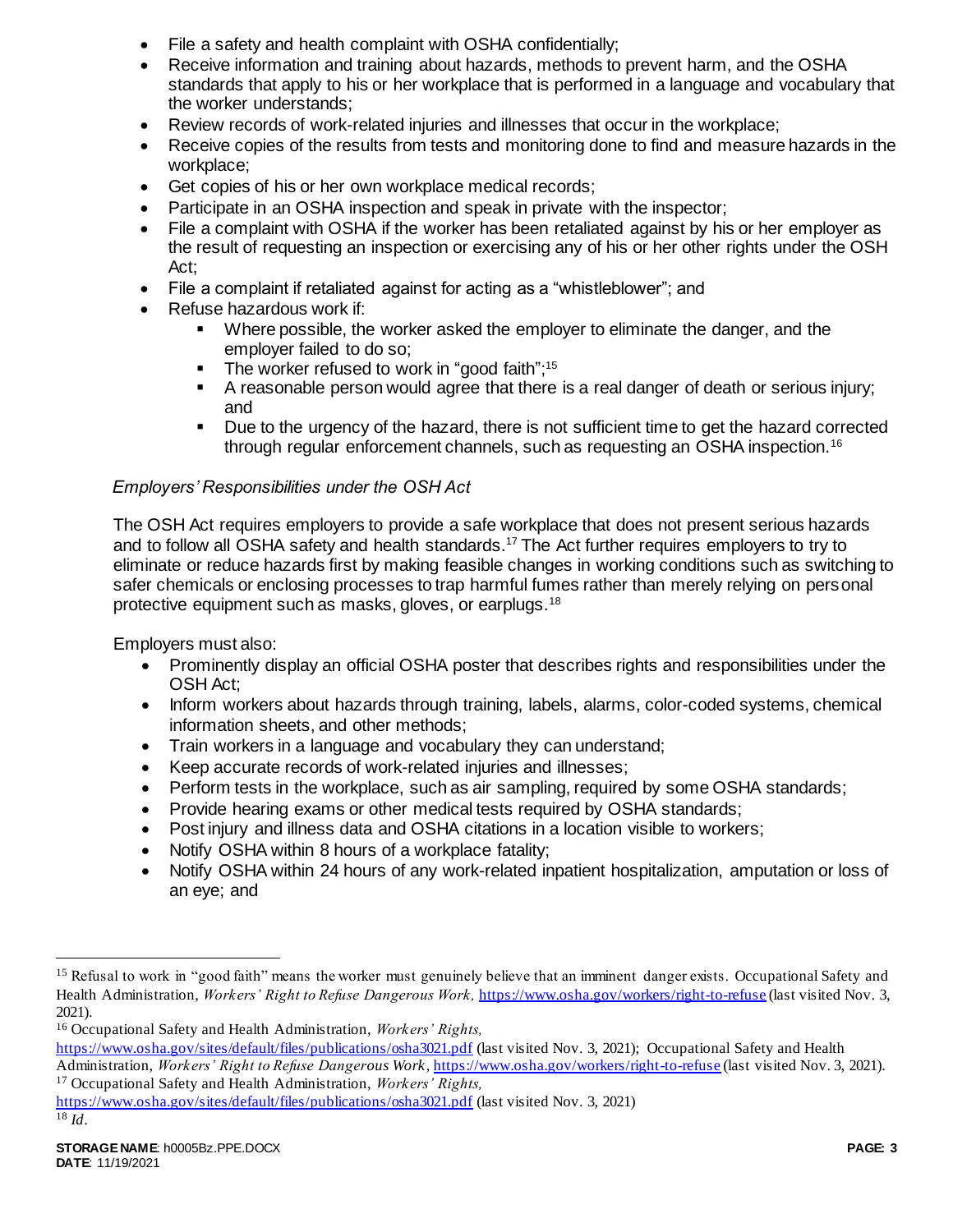Not retaliate against workers for exercising their rights under the law, including their right to report a work-related injury or illness.<sup>19</sup>

# *OSHA Worksite Inspections*

OSHA conducts on-site, telephonic, and facsimile inspections of worksites to enforce the OSH Act provisions that protects workers and their rights. Trained compliance officers conduct worksite inspections based on the following priorities:

- Imminent danger;
- A fatality or hospitalization;
- Worker complaints and referrals;
- Targeted inspections related to particular hazards with high injury rates; and
- Follow-up inspections. $20$

OSHA initiates inspections without advance notice, regardless of whether the inspection is in response to a complaint or is a programmed inspection.<sup>21</sup>

In the 30 years since OSHA's establishment, workplace fatalities have declined by 60 percent, and occupational injury and illness rates have declined by 40 percent. During that same period, U.S. employment has nearly doubled from 56 million workers at 3.5 million worksites to 105 million workers at nearly 6.9 million worksites.<sup>22</sup>

### *OSHA Injury and Illness Recordkeeping and Reporting*

With the exception of certain low-risk industries,<sup>23</sup> OSHA requires many employers with over 10 employees to keep a record of serious work-related injuries and illnesses.<sup>24</sup> Minor injuries requiring first aid only do not need to be recorded.<sup>25</sup> Recording of injuries and illnesses aids in the evaluation of workplace safety, understanding industry standards, and implementing protections.<sup>26</sup> On a yearly basis, employers must post a summary of recordable injuries and illnesses in a place where it typically posts notices to employees.<sup>27</sup>

### *State Plans*

At the time that the OSH Act was passed, Congress recognized that some states already operated their own effective occupational safety and health programs.<sup>28</sup> Therefore, the OSH Act provided the option for states to run "their own OSHA program" (state plan) with OSHA approval.<sup>29</sup> States that choose to operate a state plan can receive up to 50 percent of the funding necessary to run their plans from

 $\overline{a}$ 

<sup>24</sup> United States Department of Labor, OSHA, *OSHA Injury and Illness Recordkeeping and Reporting Requirements*, <https://www.osha.gov/recordkeeping> (last visited Nov. 8, 2021).

<sup>28</sup> OSHA's 30th Anniversary, *supra*, note 9.

 $19$  *Id*.

<sup>20</sup> *Id*.

<sup>21</sup> *Id*.

<sup>22</sup> OSHA's 30th Anniversary, *supra*, note 9.

<sup>23</sup> *See* United States Department of Labor, OSHA, *Non-Mandatory Appendix A to Subpart B—Partially Exempt Industries*, <https://www.osha.gov/recordkeeping/presentations/exempttable> (last visited Nov. 4, 2021).

<sup>25</sup> *Id.*

<sup>26</sup> *Id.* 

<sup>27</sup> 29 C.F.R. §1904 (2016).

<sup>29</sup> *Id.* See 29 U.S.C. § 667.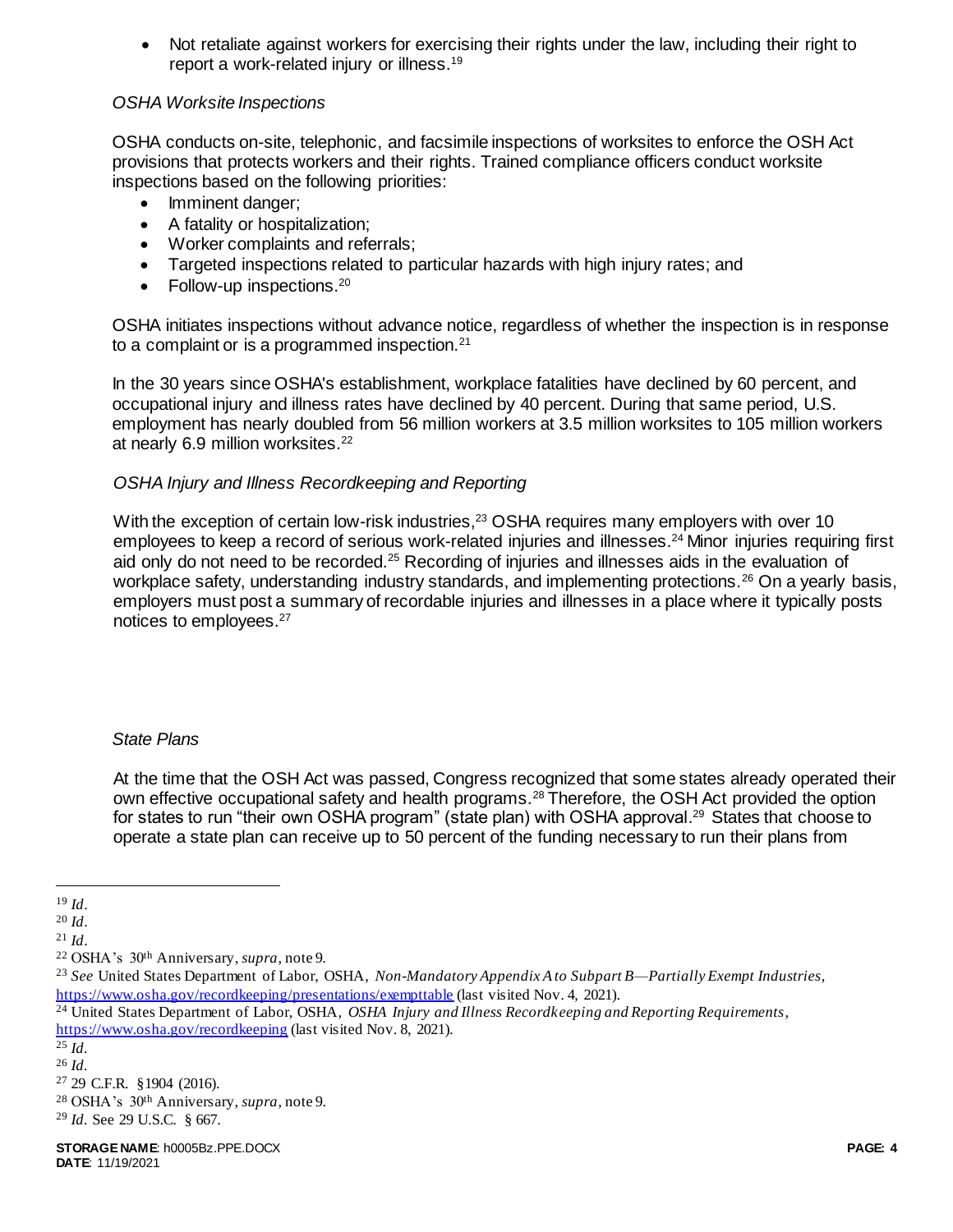OSHA once OSHA preliminarily approves the plans.<sup>30</sup> OSHA requires state plans to include standards at least as effective as the federal OSHA standards.<sup>31</sup> State plans must also cover state and local government employees with their plans, in addition to private employees.<sup>32</sup>

The OSH Act contains various criteria which, if met, require that OSHA approve a state plan.<sup>33</sup> In addition to having standards that are at least as effective as the federal standards, the criteria include, but are not limited to:

- Designating a state agency to administer the state plan;
- Providing a right of entry and inspection of all workplaces that are subject to the state plan;
- Containing assurances in the state plan that the state agency administering the plan will have the necessary authority and personnel to enforce the plan; and
- Continuing to make reports to the federal Secretary of Labor while under the state plan.<sup>34</sup>

OSHA approved the first state plans for South Carolina, Montana, and Oregon in 1972.<sup>35</sup> Today, 21 states plus Puerto Rico operate their own state plans that cover private employees and government employees.<sup>36</sup> An additional five states and the United States Virgin Islands operate plans that cover only government employees.<sup>37</sup> OSHA estimates that 40 percent of workers in the United States are covered by state plans.<sup>38</sup>

California's state plan (CA plan) exceeds federal standards in some areas. For example, the CA plan contains a standard designed to protect workers against heat illness, while the federal standards do not address heat-related illnesses.<sup>39</sup> In contrast, OSHA rejected an Arizona standard regarding construction fall protection that it deemed "not as effective as the federal standard."<sup>40</sup>

Any state or United States territory may submit a state plan for approval by OSHA.<sup>41</sup> The first step in the approval process is to submit a developmental plan to OSHA, which must contain state legislation, regulations and procedures for establishing occupational safety and health standards, enforcement systems, appeals processes, and sufficient staffing to implement the state plan.<sup>42</sup> A developmental plan must also demonstrate that within three years the state will have the necessary infrastructure to be effective.<sup>43</sup>

Once a state has submitted a developmental state plan, the state plan is eligible for certification, but the certification process does not confer any judgment on the effectiveness of the plan.<sup>44</sup> When OSHA determines that a state meets the statutory state plan requirements, OSHA and the state may enter into an Operational Status Agreement (Agreement) that outlines which employers will be under state or federal jurisdiction for occupational safety and health issues.<sup>45</sup> A plan may operate indefinitely under an

 $\overline{a}$ 

<sup>30</sup> OSHA's 30th Anniversary, *supra*, note 9.

<sup>31</sup> *Id.*

<sup>32</sup> *Id.*

<sup>33</sup> 29 U.S.C. § 667.

<sup>34</sup> *Id.*

<sup>35</sup> OSHA's 30th Anniversary, *supra*, note 9.

<sup>36</sup> United States Department of Labor, OSHA, *State Plans*[, https://www.osha.gov/stateplans/](https://www.osha.gov/stateplans/) (last visited Nov. 8, 2021). <sup>37</sup> *Id.*

<sup>38</sup> Congressional Research Service (CRS), *OSHA State Plans: In Brief, with Examples from California and Arizona,*  [https://crsreports.congress.gov/product/pdf/R/R43969,](https://crsreports.congress.gov/product/pdf/R/R43969) (last visited Nov. 8, 2021).

 $39 \dot{Id}$ . <sup>40</sup> *Id.*

<sup>41</sup> The DOL maintains an OSHA instruction manual of approximately 170 pages, which is designed to provide "OSHA offices and State Plans with the policies and procedures for establishing, monitoring, supporting, and withdrawing State Plans." OSHA Instruction[, https://www.osha.gov/sites/default/files/enforcement/directives/CSP\\_01-00-005.pdf](https://www.osha.gov/sites/default/files/enforcement/directives/CSP_01-00-005.pdf) (last visited Nov. 8, 2021). <sup>42</sup> CRS, *supra*, note 52.

<sup>43</sup> *Id.*

<sup>44</sup> *Id.*

<sup>45</sup> *Id.*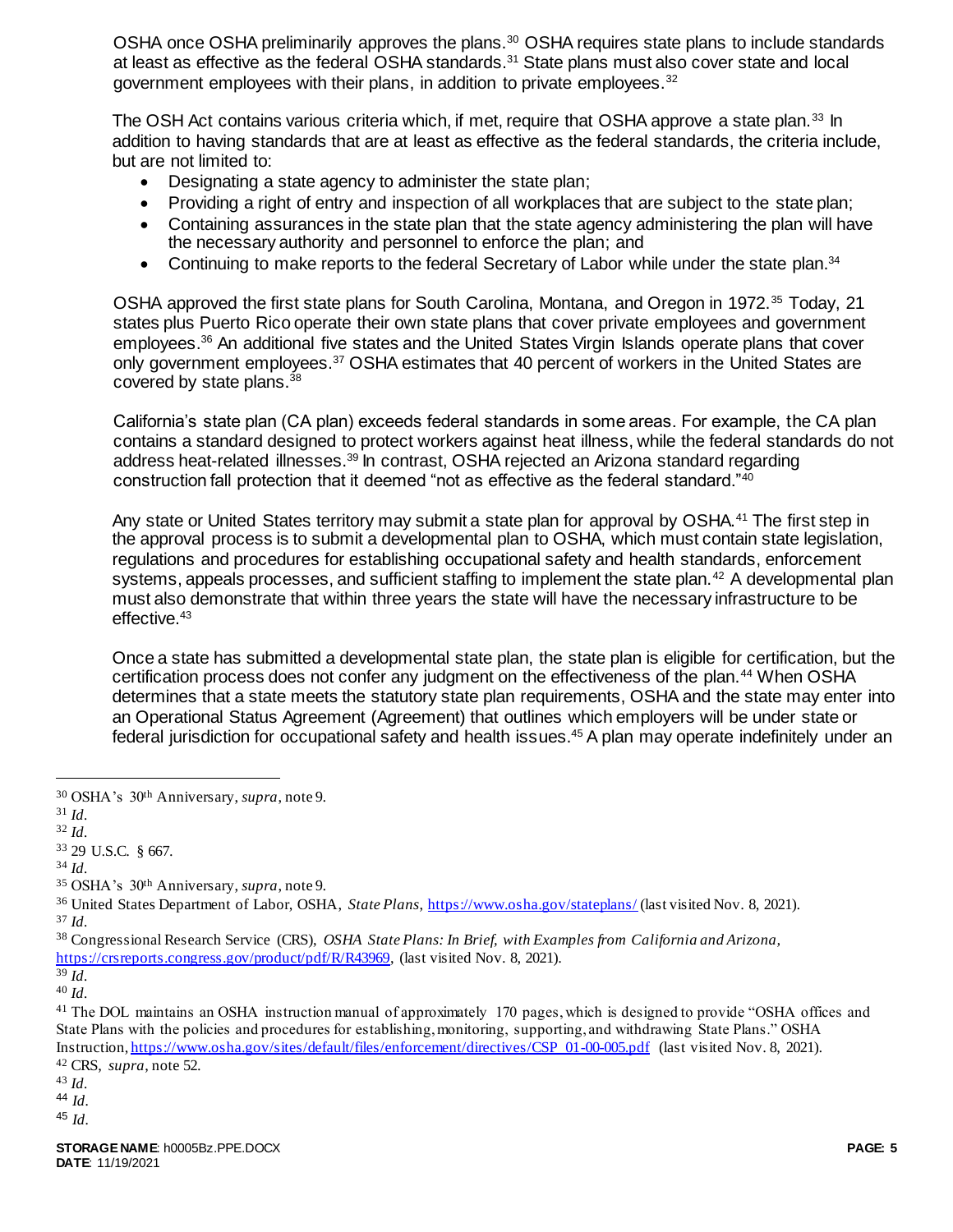Agreement without ever receiving final approval from OSHA, and the Agreement may be modified upon agreement by the state and OSHA.<sup>46</sup>

OSHA may issue final approval to a state plan one year or more after certification.<sup>47</sup> If OSHA decides not to grant approval of a state plan, the state may request a hearing before an administrative law judge of the Occupational Safety and Health Review Commission.<sup>48</sup>

### History of Occupational Safety and Health Regulation in Florida

While it has never operated an OSHA-approved state plan, the state maintained some of its own safety and health standards (state standards) from 1993 to 2000.<sup>49</sup> The state standards complemented the OSH Act and was administered by the Division of Safety (Division) within the Department of Labor and Employment Security (DLES). The Division was tasked with identifying employers with a high frequency or severity of work-related injuries, conducting safety inspections of those employers, and assisting those employers with implementing employee safety and health programs.<sup>50</sup> The Division was also required to study occupational diseases, including how to prevent and control them, and to study and investigate causes of injuries, including inspections of workplaces as necessary.<sup>51</sup> The Division had the authority to prescribe what safety devices, safeguards, or other means of protection employers needed to have in place and to order reasonable standards and rules for construction, repair, and maintenance of places of employment.<sup>52</sup>

In addition to specifying the duties of the Division, the state standards placed certain requirements on employers operating within the state. The state standards mandated that every employer, including public, quasi-public, and private employers, "furnish employment that [was] safe for employees…furnish and use safety devices and safeguards, adopt and use methods and processes reasonably adequate to render…employment safe" and "do every other thing reasonably necessary to protect the lives, health, and safety of…employees."<sup>53</sup> Each employer with 20 or more employees or employer with fewer than 20 employees that the Division identified as having a high frequency or severity of work-related injuries was required to establish a workplace safety committee.<sup>54</sup>

Failure by an employer to comply with the requirements of the state standards resulted in the assessment of a civil penalty not to exceed \$50,000 per violation,<sup>55</sup> as well as the ability for the Division to seek compliance by bringing a case in the Circuit Court of Leon County.<sup>56</sup> If an employer found to have a high frequency or severity of work-related injuries failed to implement a safety and health program, that employer's workers' compensation insurance carrier could cancel its contract.<sup>57</sup> Furthermore, if an employer refused to admit staff of the Division to conduct an inspection or investigation, the employer committed a second degree misdemeanor.<sup>58</sup>

 $\overline{a}$ 

- <sup>53</sup> S. 442.007, F.S. (1998).
- <sup>54</sup> S. 442.012, F.S. (1998).
- <sup>55</sup> S. 442.013, F.S. (1998).
- <sup>56</sup> S. 442.019, F.S. (1998). <sup>57</sup> S. 442.015, F.S. (1998).
- <sup>58</sup> S. 442.017, F.S. (1998).

<sup>46</sup> *Id.* For example, California has been operating under an Agreement since 1977, as it has never received OSHA's final approval for its state plan. An additional five states and Puerto Rico are also operating under Agreements rather than final approval. <sup>47</sup> *Id.*

<sup>48</sup> *Id.*

<sup>49</sup>*See* ch. 442, F.S. (1998), which was known as the "Florida Occupational Safety and Health Act."

<sup>50</sup> S. 442.003, F.S. (1998).

<sup>51</sup> Ss. 442.005–442.006, F.S. (1998).

<sup>52</sup> S. 442.008, F.S. (1998).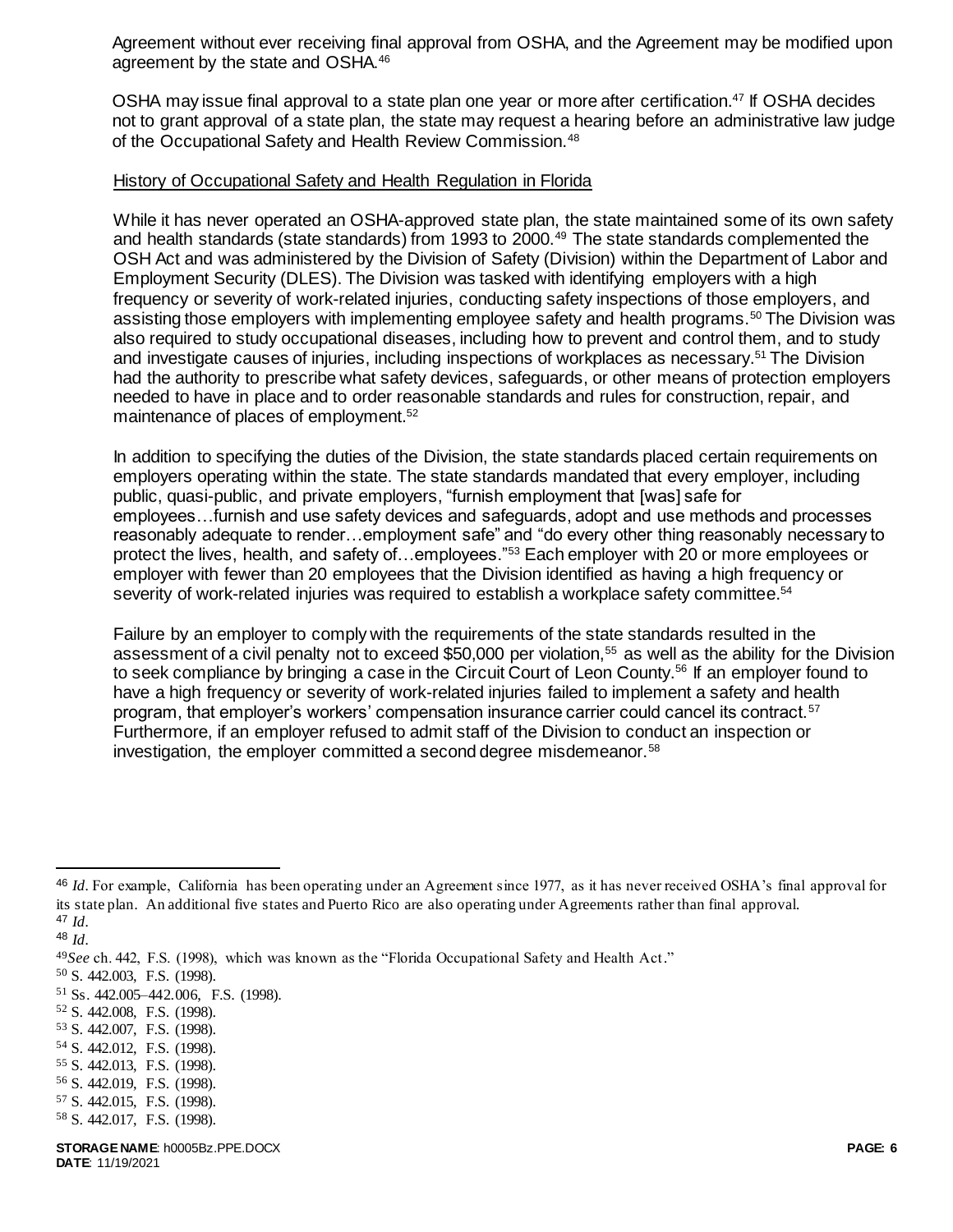In 1999, the Legislature enacted ch. 99-240, Laws of Fla., which abolished the Division, and repealed ch. 442, F.S., the Florida Occupational Safety and Health Act, effective July 1, 2000. The state also began the process of dissolving the DLES in 2000.

# Current Status and Development of a Florida Occupational Safety and Health Plan

In 2010, the Florida Department of Health (DOH) received federal funding to begin an occupational health and safety program, which is intended to "characterize work-related injuries and illnesses and to use this information to inform prevention activities that will improve the health and safety of Florida's workforce."<sup>59</sup> However, following the repeal of the state standards, OSHA has remained the only entity having authority over safety and health issues for private employees in the state. While OSHA does not cover government employees in this state, government employees do receive the protections and benefits available through the workers' compensation system.

# **Effect of the Bill**

The bill establishes that it would be in the state's best interest to explore the development of a state plan for Florida by finding that a state plan would enhance occupational safety and health by implementing practices and standards that reduce the incidence of employee accidents, occupational diseases, and fatalities. It also finds that a state plan would provide the state with the flexibility to meet the unique needs of its businesses and workforce. While there is some discretion for the state to determine the scope of coverage of certain employees, a state plan would cover government employees in Florida, in addition to private ones.

The bill directs the Executive Office of the Governor (EOG) to develop a proposal for a state plan (proposal) to assert state jurisdiction over occupational safety and health issues for government and private employees and to designate or hire appropriate staff to develop the proposal. The bill also directs the Divisions of Risk Management and Workers' Compensation within the Department of Financial Services, the Department of Health, and the Department of Business and Professional Regulation, upon the EOG's request, to assist with the development of the proposal.

The bill requires the EOG to provide a status report to the President of the Senate and the Speaker of the House of Representatives by January 17, 2022, which contains at least the following information:

- A timeline for completion of the proposal and a state plan, including establishment of an agency to oversee the state plan, legislation necessary to implement the state plan, and the scope of coverage with respect to employees covered under, and excluded from, the state plan.
- An explanation of whether the EOG needs to hire additional employees, consultants, or contractors to assist with the development of the proposal and state plan and whether appropriation of additional funds is required to meet this need.

# **II. FISCAL ANALYSIS & ECONOMIC IMPACT STATEMENT**

### A. FISCAL IMPACT ON STATE GOVERNMENT:

1. Revenues:

None.

2. Expenditures:

For the 2021-2022 fiscal year, the bill appropriates the nonrecurring sum of \$1 million to the EOG from the General Revenue Fund for the purposes of carrying out the tasks required by the bill. The

l

<sup>&</sup>lt;sup>59</sup> Racial & Ethnic Disparity Work-Related Health Disparities, Florida, 2010, at pg. 3, [http://www.floridahealth.gov/environmental](http://www.floridahealth.gov/environmental-health/occupational-health-surveillance/racial-disparity2.pdf)[health/occupational-health-surveillance/racial-disparity2.pdf](http://www.floridahealth.gov/environmental-health/occupational-health-surveillance/racial-disparity2.pdf) (last visited Nov. 10, 2021).